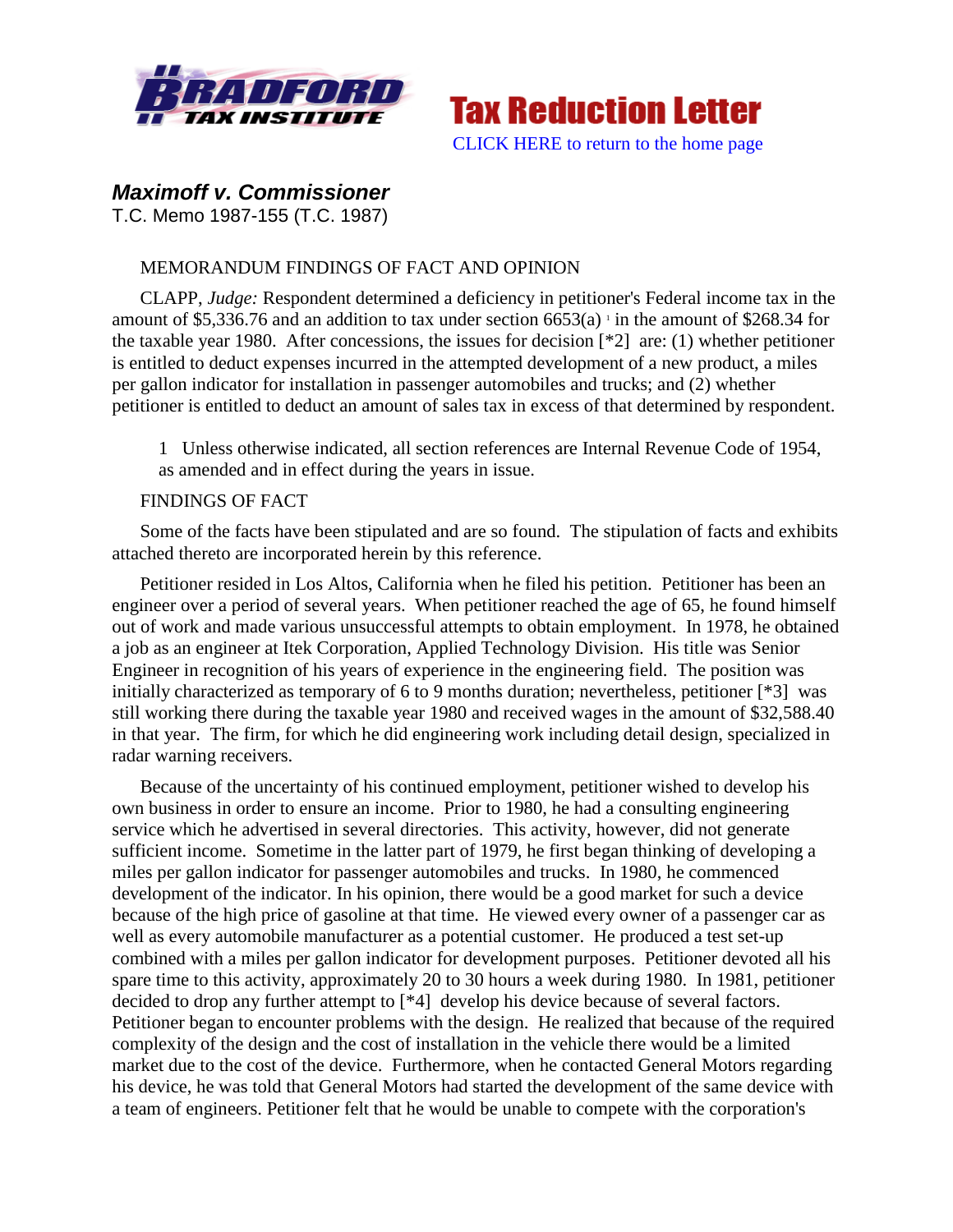production team. Although petitioner has taken out patents in the past, he did not receive a patent for his miles per gallon indicator. He did not reach a point in the development of the device where marketing or sales activity could be realistically attempted. He generated no income from the project. He was at the time of trial attempting to develop an ultrasonic device to aid blind people in distinguishing obstacles.

On Schedule C of his 1980 Federal tax return, petitioner claimed the following expenses:

| (a) Car and truck expenses    | \$2,815.31 |
|-------------------------------|------------|
| (b) Depreciation              | 18.13      |
| (c) Dues and Publications     | 88.00      |
| (d) Freight                   | 162.00     |
| (e) Office Supplies           | 107.98     |
| (f) Postage                   | 73.00      |
| (g) Rent on Business Property | 1,968.41   |
| (h) Supplies                  | 147.70     |
| (i) Telephone                 | 63.00      |
| (j) Utilities                 | 468.89     |
| (k) Typing Service            | 225.00     |
|                               |            |
|                               | \$6,137.42 |

[\*5] Offsetting reported income of \$390.00, from the claimed business expense deduction of \$6,137.42, petitioner reported a loss in the amount of \$5,747.42 on his return. The \$390.00 of gross income was earned by him for the repair of electrical equipment. The total amount of business expenses claimed by petitioner for 1980 related solely to the development of a new product, a miles per gallon indicator.

On his return, petitioner also claimed a general sales tax deduction in the amount of \$1,428.66. Based upon petitioner's revised adjusted gross income for 1980, respondent allowed petitioner under the Optional State Sales Tax Table applicable to California a general sales tax deduction in the amount of \$471.96. During taxable year 1980, petitioner did not make any large purchases such as a car or a boat. Petitioner estimated his general sales tax deduction by computing the total amount of his cancelled checks with an additional \$4,730 in cash. He then multiplied that figure by 6.5 percent.

## **OPINION**

As a preliminary matter, we must determine whether to grant petitioner's motion to reopen the record to allow additional facts to be submitted to support the Schedule C deduction [\*6] primarily relating to prior years. Petitioner, who represented himself at trial, subsequently obtained counsel who submitted the motion with accompanying proposed stipulations. None of the facts are newly discovered. The basis which counsel gives for reopening the record is that petitioner as a pro se litigant failed to bring to the Court's attention certain facts relevant to his case. The fact that petitioner represented himself at trial is not such an extraordinary circumstance to warrant reopening the record. *Coussement v. Commissioner, 391 F.2d 227 (6th Cir. 1968)*; *Deininger v. Commissioner, 313 F.2d 221 (4th Cir. 1963)*. See *Gilbert v. Commissioner, 675 F.2d 1083 (9th Cir. 1982)*. Therefore, we deny petitioner's motion.

The issue for determination is whether petitioner is entitled to deduct certain expenses incurred in the development of a new product, a miles per gallon indicator. Respondent contends that the expenses are not deductible because petitioner was not engaged in the trade or business of inventing in 1980 pursuant to [\*7] *section 162* or section 174.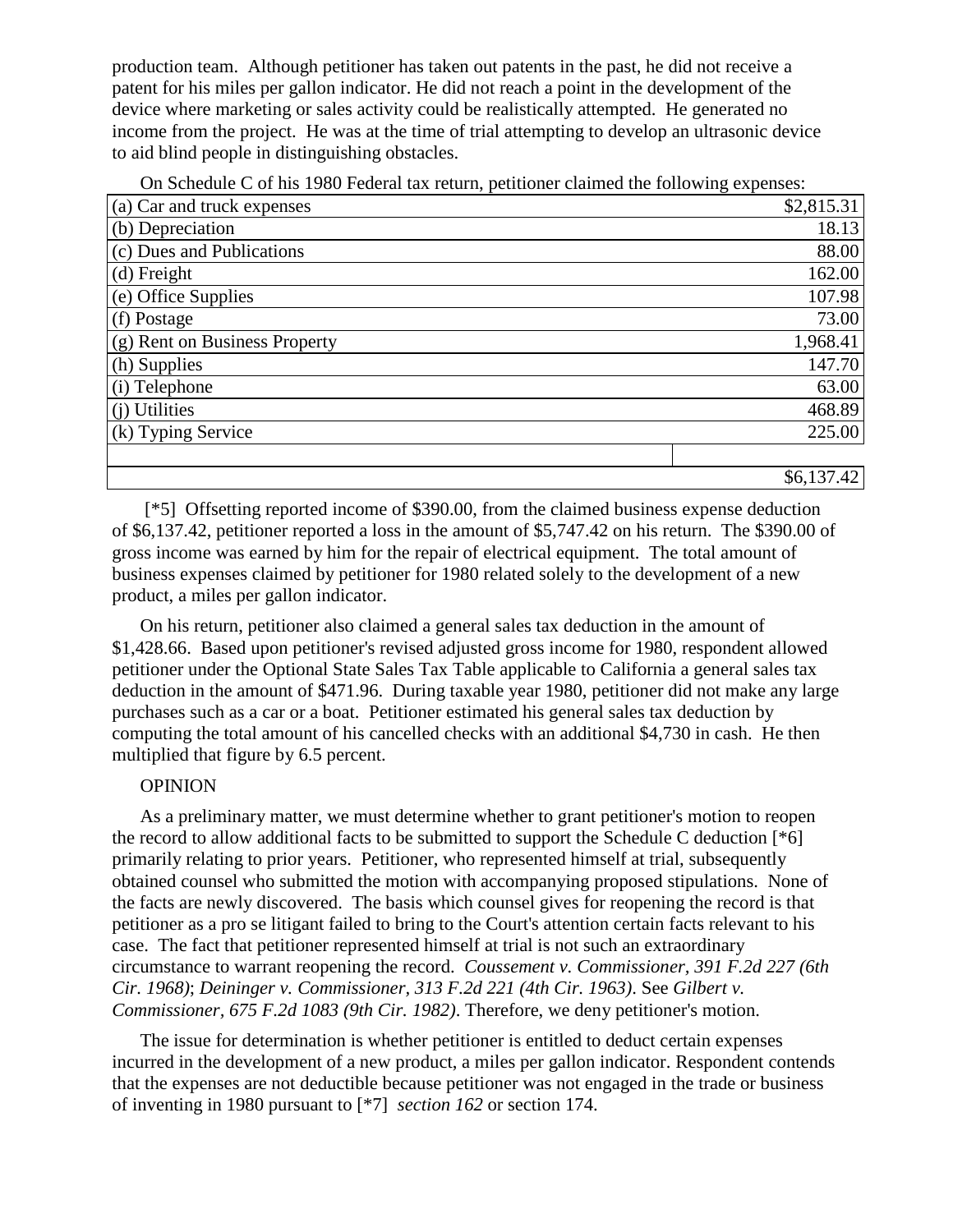Whether a taxpayer is engaged in a trade or business is a question to be determined by an examination of all the facts in the case. *Higgins v. Commissioner, 312 U.S. 212 (1941)*.

[T] he taxpayer must be involved in the activity with continuity and regularity and  $* * *$  the taxpayer's primary purpose for engaging in the activity must be for income or profit. A sporadic activity, a hobby, or an amusement diversion does not qualify. [*Commissioner v. Groetzinger,* U.S. (Feb. 24, 1987).]

Petitioner's expectation of making a profit need not have been reasonable so long as he had a bona fide objective to realize a profit. *Golanty v. Commissioner, 72 T.C. 411, 425-426 (1979)*.

During the taxable year in question, petitioner was employed as a full-time engineer for Itek. It is possible, however, to be engaged in more than one business. Petitioner possessed engineering expertise through his many years of employment as an engineer. He testified that although he was not a believer in patents, he had taken out several [\*8] patents in the past. Petitioner made a sustained and continuous effort during the year in question to develop his product, devoting 20 to 30 hours a week to this activity in addition to his full-time job. Respondent makes much of the fact that the product was never developed or marketed. Petitioner explained that he dropped the project in 1981 realizing that he could not compete with General Motors research resources and also that the high cost of the indicator he was developing would prohibit successful marketing. We believe that the abandonment of the project at this point shows that petitioner was interested in a money-making activity rather than just a recreational hobby or an activity designed to generate tax losses. The record is clear that petitioner was concerned about his future income in view of his uncertain continued employment due to his post-retirement age and was interested in producing some income. His consulting business prior to 1980 was not generating sufficient receipts and therefore he started on this project. While no income was generated from this project, this factor is not determinative. [\*9] Experimental activity may yield little, if any, return during the developmental stages although it has the potential of producing significant income. Petitioner was involved in the activity of inventing with continuity and regularity during the taxable year in issue as well as subsequently through at least the time of trial. Accordingly, we find petitioner was engaged in a trade or business pursuant to *section 162*.

Respondent also contends that the claimed expenses are not attributable to the development effort. On the other hand, respondent argues that the expenses are not attributable to petitioner's engineering services business because of petitioner's concession that the expenses were incurred in the development effort. We found petitioner's testimony to be credible on this issue. The parties have agreed that petitioner has substantiated the claimed expenses. Therefore, we conclude that the expenses incurred by petitioner in connection with his development effort are fully deductible.

The next issue for decision is whether petitioner is entitled to a general sales tax deduction in excess of that determined by respondent based on the optional states sales tax table.

[\*10] *Section 164(a)* allows a deduction for state taxes paid during the taxable year 1980. As a matter of administrative convenience, the Commissioner permits taxpayers to compute the deduction on the basis of the tax tables and, additionally, allows deductions for certain groups of costly items, e.g., automobile, boat, etc. A taxpayer may claim a larger amount of sales tax but, as with any deduction, the burden of proving such a larger amount is on the taxpayer.<sup>2</sup>

2 See *Groff v. Commissioner, T.C. Memo. 1984-252*; *Feistman v. Commissioner, T.C. Memo. 1982-306*.